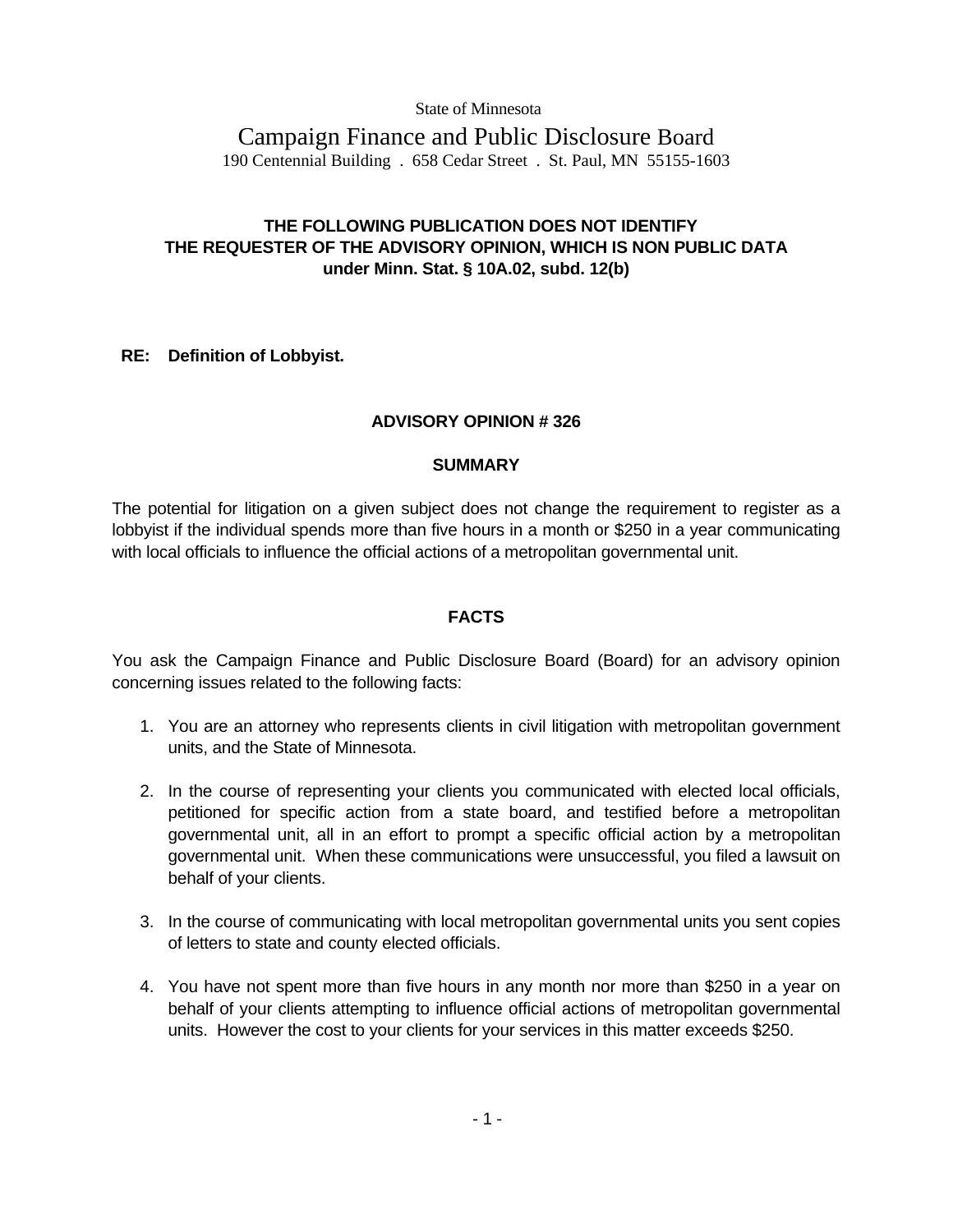#### **ISSUE ONE**

Does communication that asks for a specific official action by a metropolitan governmental unit constitute lobbying if the communication is a part of an overall litigation strategy?

#### **OPINION**

Yes. Communications with public or local officials that attempt to influence the official action of a metropolitan governmental unit constitute lobbying. The fact that you filed a lawsuit when your efforts did not produce the desired result does not change the nature of the communication.

# **ISSUE TWO**

Is sending copies of your communications with local government officials to a county commissioner and state legislators whose districts include your clients residences an act that qualifies as lobbying under Minn. Stat. §10A.01 Subd. 21?

# **OPINION**

No. As stated in your request, the purpose of the copies of the communications were to inform the county commissioner and state legislators of a situation in their district, and did not attempt to influence the recipient to take any particular action.

# ISSUE THREE

Should my fees as an attorney be included in determining if I have spent more than \$250 in any year for the purpose of influencing the official action of a metropolitan governmental unit?

# **OPINION**

No. Minnesota Rules 4511.0100 Subp. 4 provides in part that the compensation paid to a lobbyist is not a lobbying disbursement.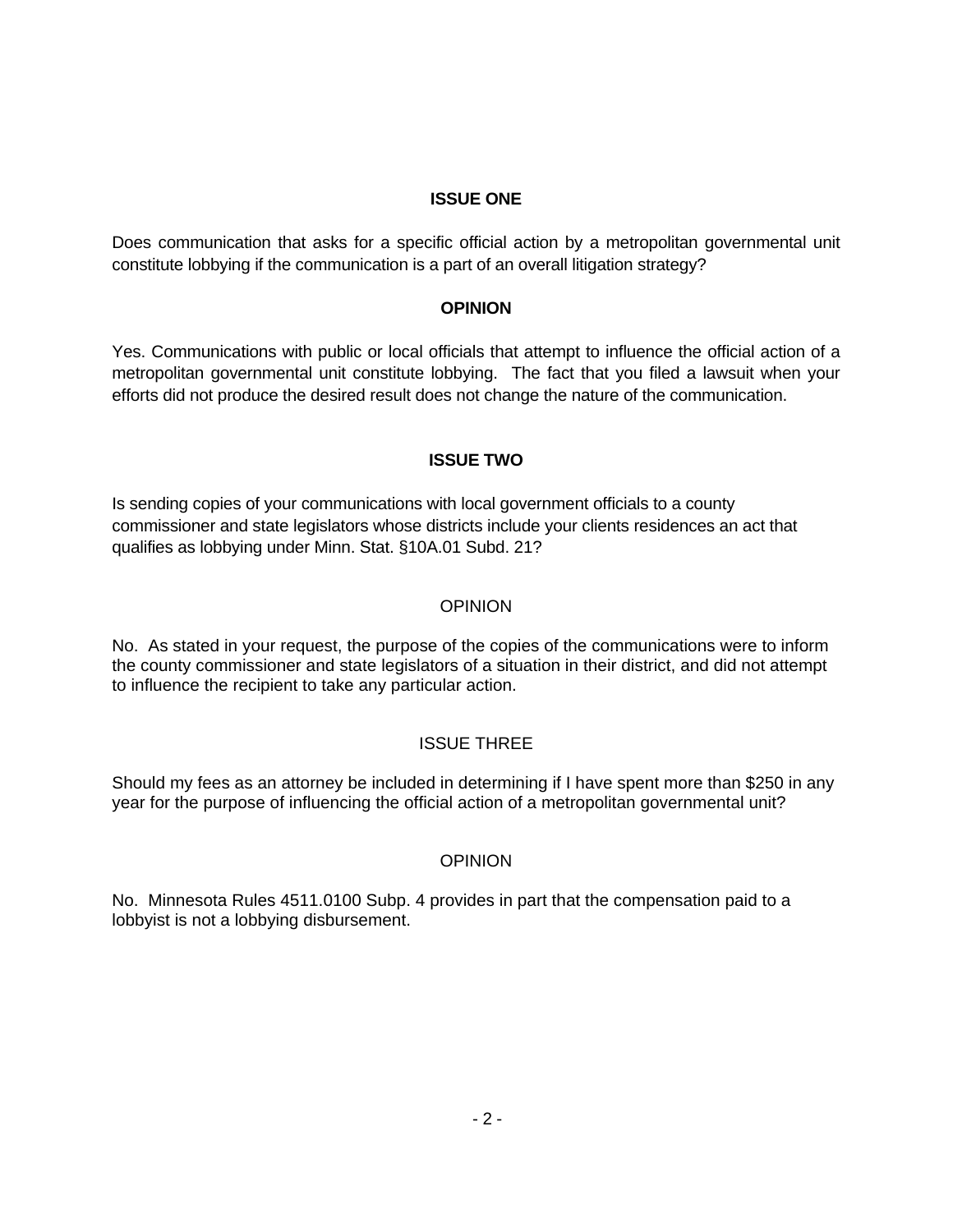#### **ISSUE FOUR**

Have my activities, as described in the facts of this opinion, made me a lobbyist and triggered an obligation to register with the Board?

#### **OPINION**

No. In the facts you have provided the Board as a basis for this opinion you state that you have not spent more than five hours in any month in communicating with public or local officials on behalf of your clients, and you have not spent over \$250 in a year for those communications.

However, you should continue to be aware of the five hour and \$250 triggers for lobbyist registration. Additionally please note that metropolitan governmental units have the authority under Minnesota Rules 4501.0400 to determine which employees are "local officials". You may wish to contact the metropolitan governmental units with which you are communicating to receive a definitive list of individuals classified as local officials in order to accurately track your lobbying time and expense.

Issued: *5-22* -0 /

Wil Fluegel: Chair Campaign Finance and Public Disclosure Board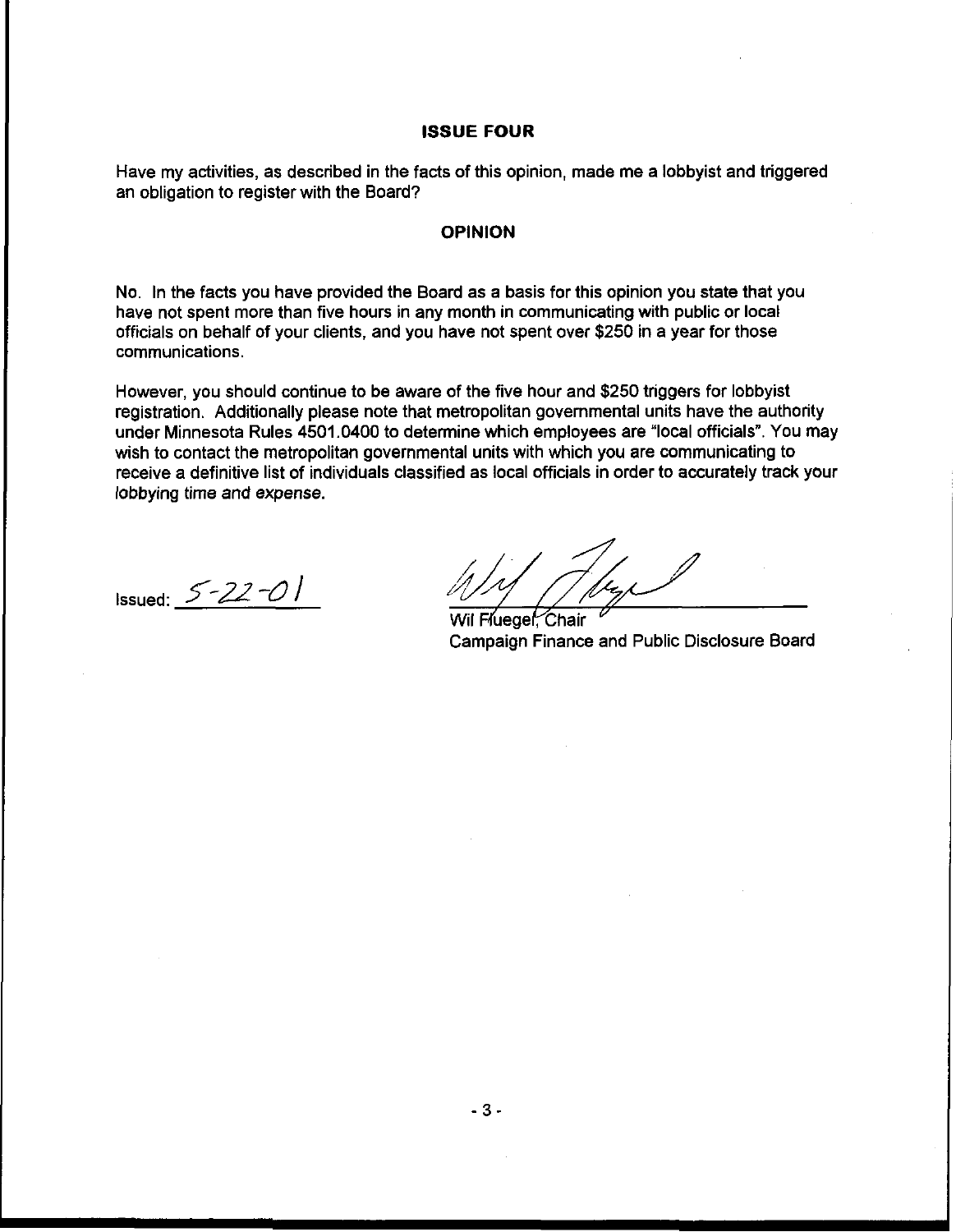# **CITED AUTHORITIES**

#### **MINNESOTA STATUTES 10A.01 DEFINITIONS.**

**Subd. 21. Lobbyist**. (a) "Lobbyist" means an individual:

 (1) engaged for pay or other consideration, or authorized to spend money by another individual, association, political subdivision, or public higher education system, who spends more than five hours in any month or more than \$250, not including the individual's own travel expenses and membership dues, in any year, for the purpose of attempting to influence legislative or administrative action, or the official action of a metropolitan governmental unit, by communicating or urging others to communicate with public or local officials; or

 (2) who spends more than \$250, not including the individual's own traveling expenses and membership dues, in any year for the purpose of attempting to influence legislative or administrative action, or the official action of a metropolitan governmental unit, by communicating or urging others to communicate with public or local officials.

(b) "Lobbyist" does not include:

(1) a public official;

 (2) an employee of the state, including an employee of any of the public higher education systems;

(3) an elected local official;

 (4) a nonelected local official or an employee of a political subdivision acting in an official capacity, unless the nonelected official or employee of a political subdivision spends more than 50 hours in any month attempting to influence legislative or administrative action, or the official action of a metropolitan governmental unit other than the political subdivision employing the official or employee, by communicating or urging others to communicate with public or local officials, including time spent monitoring legislative or administrative action, or the official action of a metropolitan governmental unit, and related research, analysis, and compilation and dissemination of information relating to legislative or administrative policy in this state, or to the policies of metropolitan governmental units;

 (5) a party or the party's representative appearing in a proceeding before a state board, commission, or agency of the executive branch unless the board, commission, or agency is taking administrative action;

 (6) an individual while engaged in selling goods or services to be paid for by public funds;

 (7) news medium or its employees or agents while engaged in the publishing or broadcasting of news items, editorial comments, or paid advertisements which directly or indirectly urge official action;